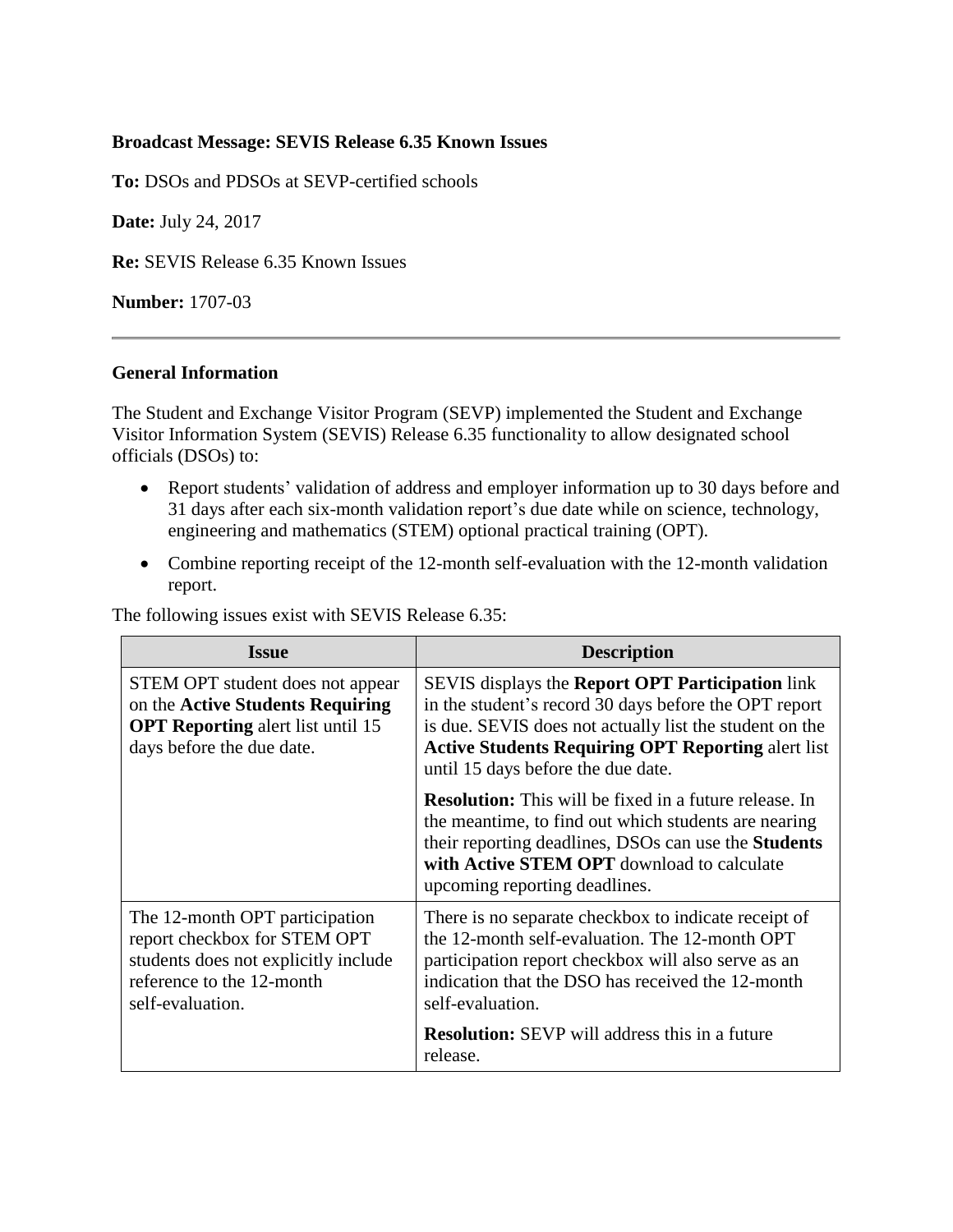To calculate upcoming reporting deadlines:

1. Go to the *SEVIS Downloads* page.



2. Export and open the **Students with Active STEM OPT** report.

|                             |          |                                                        |                    | Students with Active STEM ON |                         |
|-----------------------------|----------|--------------------------------------------------------|--------------------|------------------------------|-------------------------|
|                             | Surname/ |                                                        | <b>Actual STEM</b> |                              |                         |
|                             | Primary  |                                                        | <b>OPT Start</b>   | <b>Actual STEM</b>           |                         |
| <b>SEVIS ID</b>             | Name     | <b>Given Name</b>                                      | Date               | <b>DPT End Date Email</b>    |                         |
| N0004805863 STEM            |          | approvedExpEMP wValidEmail five                        | 12/19/2016         |                              | 12/19/2018 testemail@gn |
|                             |          |                                                        |                    |                              |                         |
|                             |          | N0004806556 STEM OPT approvedwithEmp wValidEmail three | 12/28/2016         | 12/28/2018 kyo.mah11         |                         |
| N0004806565 Loviskova Lenka |          |                                                        | 1/13/2017          | 1/13/2019 lenilovis          |                         |
|                             |          | N0004806557 STEM OPT approvedwithEmp wValidEmail four  | 1/29/2017          | 1/29/2019 kyo.mah:           |                         |
|                             |          | N0004806568 STEM OPT approvedwithEmp withoutEmail five | 5/2/2017           | 5/1/2019                     |                         |
|                             |          |                                                        |                    |                              |                         |
|                             |          |                                                        |                    |                              |                         |

3. Sort the list by **Actual STEM OPT Start Date** and calculate the 11-month mark. If you encounter problems with SEVIS, the following resources are available to assist you: